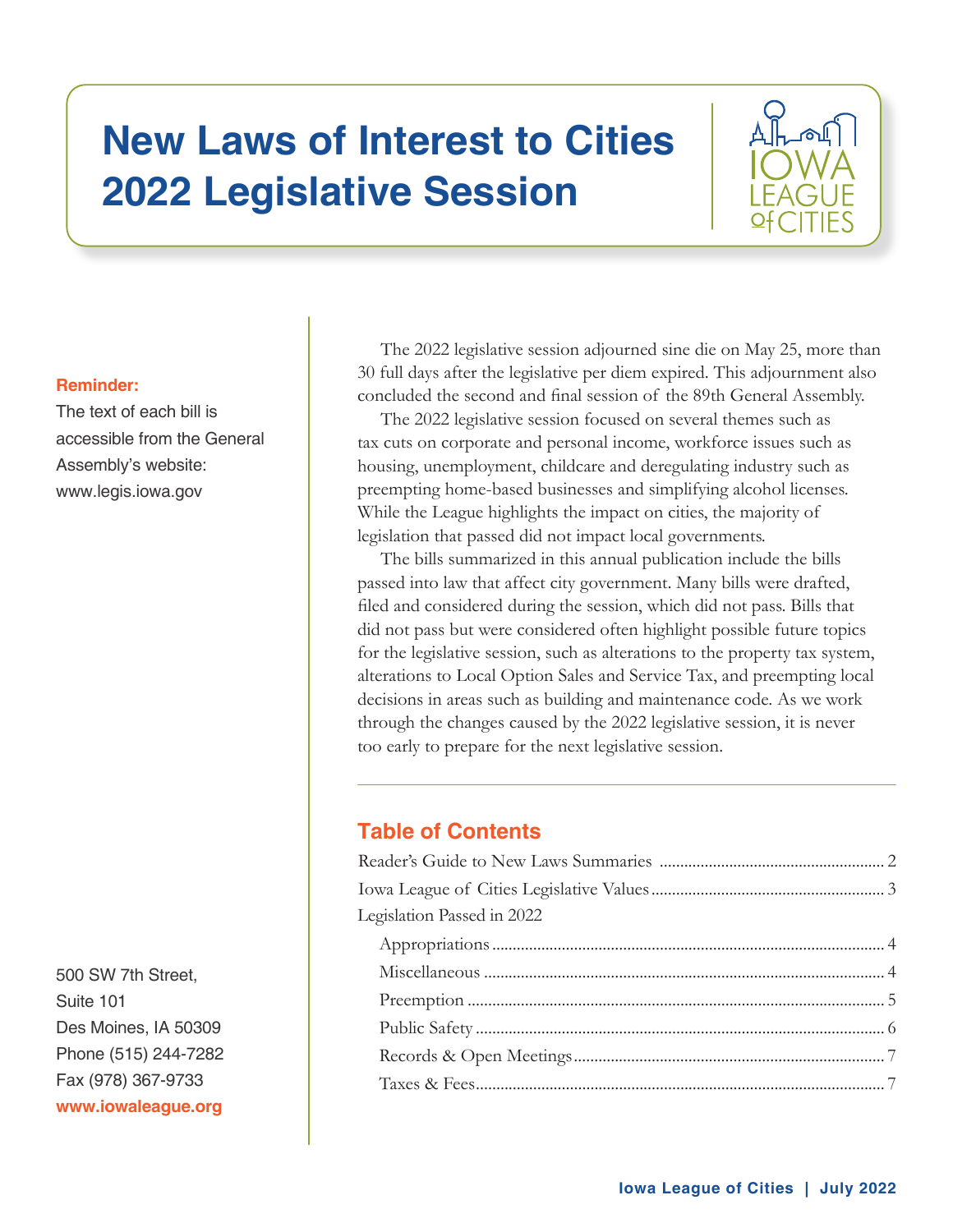# <span id="page-1-0"></span>**Reader's Guide to New Laws Summaries**

This Special Report outlines legislation passed during the 2022 legislative session that affects cities and is categorized in subject areas for easier reading. The sample entry below explains what type of information this report contains.

*Note: The report is intended as a reference guide to new laws that may interest your community. This report should not act as a substitute for the actual final enrolled legislation, nor should it substitute for advice from an attorney.*

Indicates the bill number and the League's title for the bill. HF means the bill originated in the House and SF means the bill originated in the Senate.

**HF123** | Bill Name

Indicates the Section or Chapter in the *Code of Iowa* that has been amended.

This is where a description of the bill would be, along with an explanation of how it impacts city governments. *Amends Section 12A.3 | Effective February 10, 2022.* 

enrolled bill.



The digest provides information on the entire bill or a portion of the legislation that impacts cities. Note that a "Section" reference here refers to sections of the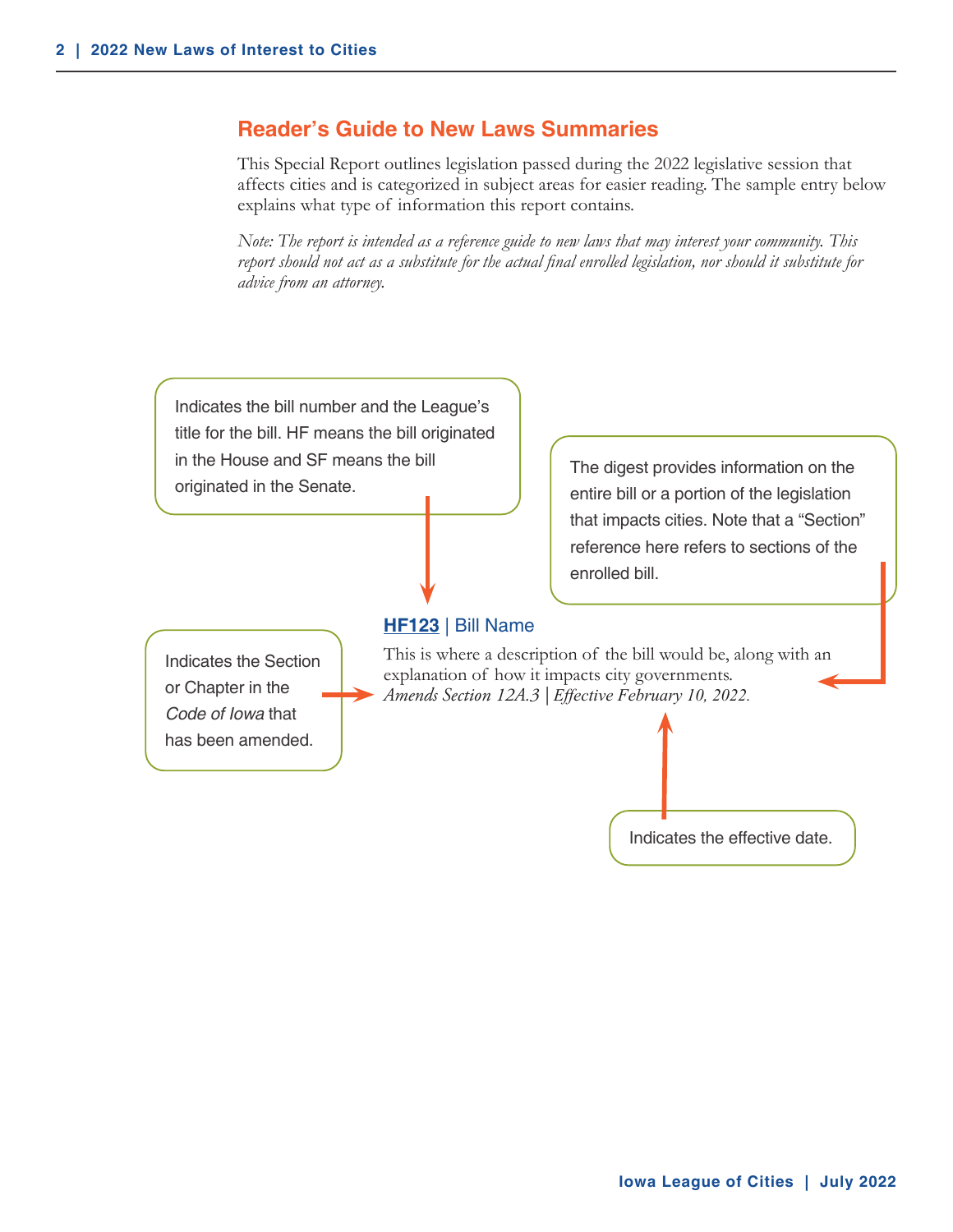# <span id="page-2-0"></span>**Legislative Values**

Legislative Values are more than just annual priorities. They are intended to represent what cities and the officials that govern them need, want, and expect to meet the challenges of their communities. Developed over time, they are reviewed before each General Assembly, which span two legislative sessions. The values below were reviewed by the Legislative Policy Committee, ratified by the Executive Board on August 13, 2020, then presented to and approved by League members at the League's Annual Conference on September 18, 2020.

# **Cities across the state value...**

#### **Local Control**

Home Rule is the right to make local decisions at the local level – where decisions are made closest to those affected and can be tailored to fit unique conditions, needs, and concerns free from state interference.

#### **Public Safety**

Safety is essential to the health, stability, and vitality of communities. Cities must have the human and economic resources, tools, and technology to provide appropriate public safety services for their communities and citizens.

#### **Infrastructure**

Iowa's infrastructure is in need of repair and upgrade. It is vital that cities of all sizes have the resources to meet the infrastructure, technology, and human needs necessary to connect, transport, and grow.

#### **Financial Stability**

The commitment to reimburse local governments for lost resources due to state action must be maintained to prevent an increased burden on property tax payers or a reduction in city services. Mandates imposed on local governments must include appropriate funding mechanisms. Local governments need diversified revenue options that are fair and related to cost drivers.

#### **Economic Development**

Maintaining the flexibility of economic development tools is essential for economic growth in cities of all sizes and is vital to the success and advancement of the State of Iowa and its economy. Iowa needs more tools and funding to promote quality of life, community vitality, economic development, and to address housing needs.

**Like our membership, the Iowa League of Cities is a non-partisan, service oriented organization that does not participate in elections, make campaign contributions, or have a political action committee (PAC).**



IOWA LEAGUE **of**CITIES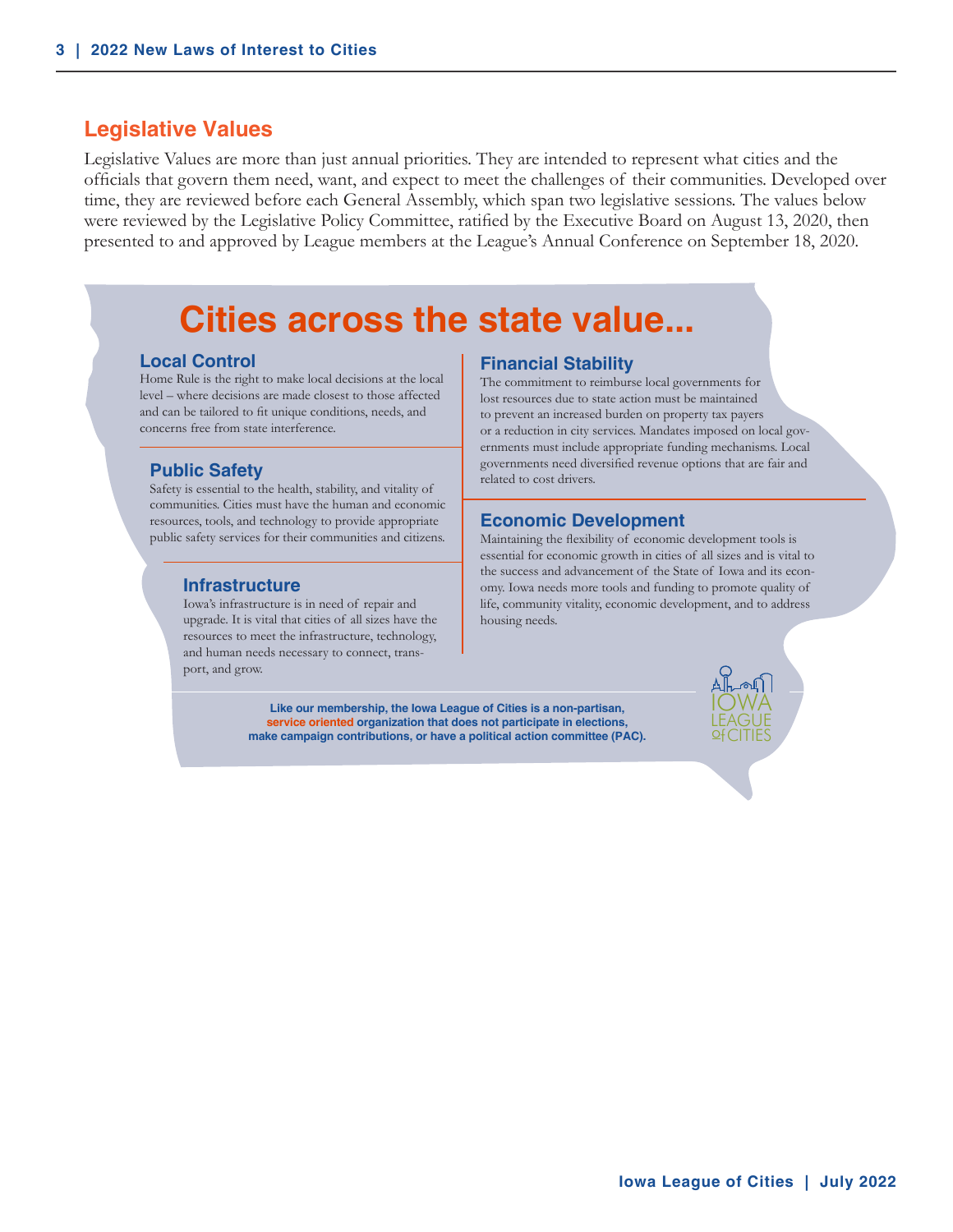# <span id="page-3-0"></span>**Legislation Passed In 2022**

## **Appropriations**

#### **SF 2325** | High-Quality Jobs and Workforce Housing Tax Incentive

Extends the repeal of the Iowa Energy Center until 2027, alters the definition of a county in distress in order to make it easier to qualify for the high-quality jobs program and grants the Iowa Economic Development Authority the ability to provide an additional extension to housing tax incentive programs. *Amends Section 15.335C and 15.352 | Multiple effective dates*

#### **HF 2564** | Economic Development Authority Appropriation

Appropriates funds for use by the Iowa Economic Development Authority, including various line items including Councils of Governments Assistance, Tourism Office, Empower Rural Iowa, Housing Renewal Pilot program, Employer Child Care Tax Credit and others.

*Amends numerous Sections | Effective July 1, 2022*

#### **HF 2579** | Rebuild Iowa Infrastructure Fund

Appropriates funds from the Rebuild Iowa Infrastructure Fund to various projects and departments, including the Water Quality Initiative Fund, Community Attraction and Tourism Fund, Sports Tourism Infrastructure Program, Water Trails and Low Head Dam Safety Grants and others.

*Amends numerous Sections | Effective July 1, 2022*

#### **Miscellaneous**

#### **HF 2295** | Emergency Response Liability for the State

Grants the state liability protections from local government tort under specific circumstances. This liability protection requires a declared disaster emergency and authorization from the local government to the state, which requests the state's aid in disaster remediation and the state acted in good faith. *Amends Section 29C.6 | Effective July 1, 2022*

#### **SF 183** | Alternate Project Delivery Model

Provides cities with an additional project delivery model known as Construction Manager-At-Risk, which can be utilized for vertical infrastructure public improvements. Construction Manager-At-Risk, or CMaR, is characterized as having a Construction Manager assume liability for project cost overruns. *Creates Chapter 26A | Effective July 1, 2022*

#### **SF 2298** | Emergency Management and Joint 911 Board

Allows an emergency management commission to assume the responsibilities of a joint 911 service board if two-thirds of each board vote in favor of such a proposal. *Amends Section 29C.9 and 34A.3 | Effective July 1, 2022*

#### **SF 2266** | IPERS Retirement Employment Benefits

Alters the amount a retired IPERS employee can make without negatively affecting their benefits from IPERS. Increases this threshold from \$30,000 to \$50,000 a year. *Amends Section 97B.48A and 279.7A | Effective March 23, 2022*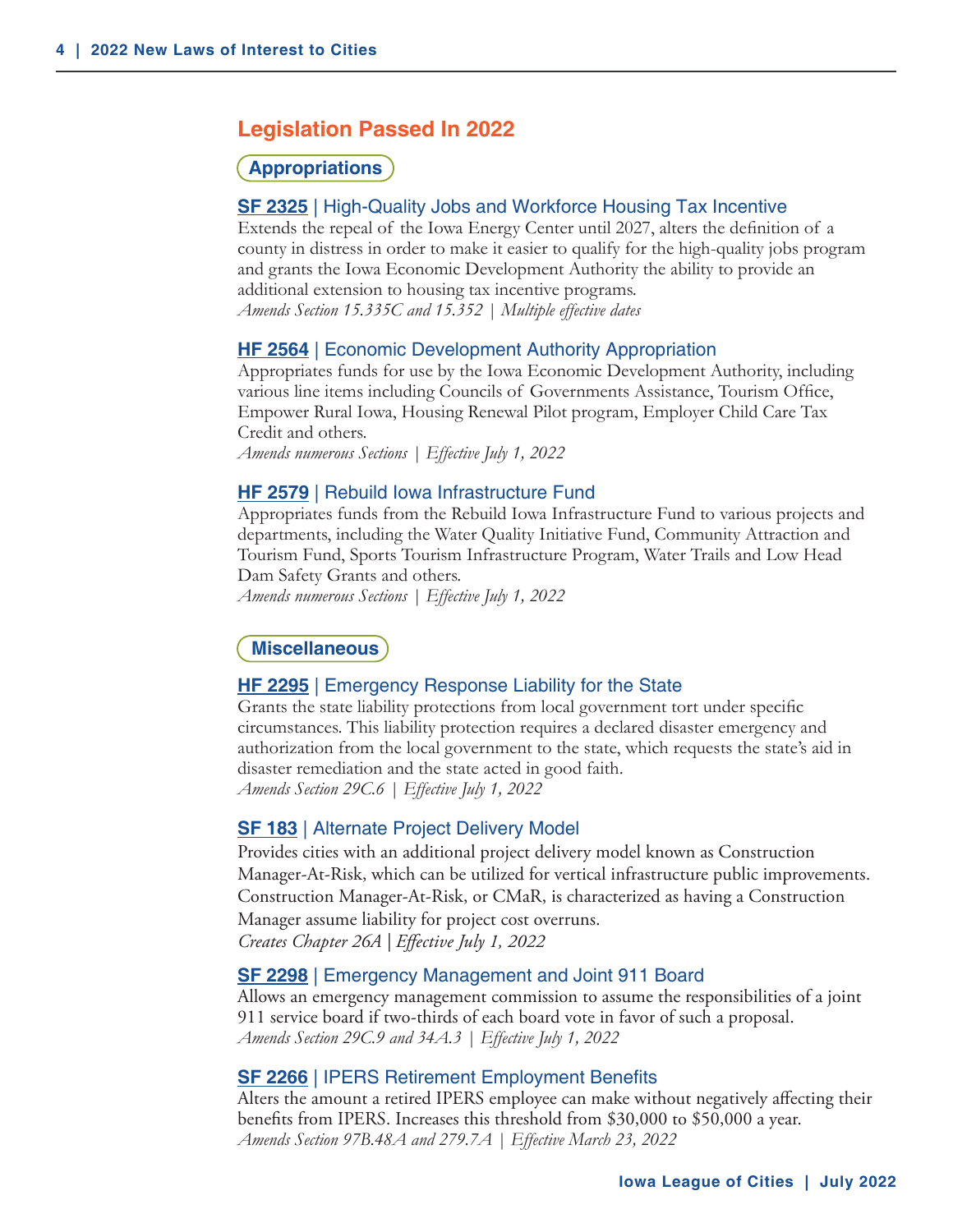#### <span id="page-4-0"></span>**SF 2378** | Bottle Bill

Updates Iowa's container deposit system. Increases handler fees to three cents, reduces retailers' obligation to maintain a redemption center and makes other changes to convenience and distributor responsibilities.

*Amends Section 22.7 and various divisions of 455C | Multiple effective dates* 

# **Preemption**

#### **HF 2130** | Registration and Use of ATV & UTV

Prohibits a city from charging a fee to operate an all-terrain or off-road utility vehicle (ATV or UTV) within city limits. Maintains the authority for cities to regulate the operation of an ATV and UTV and cities may designate specific streets or areas within their corporate limits where they can be operated. These vehicles, however, are allowed to use the most direct route between an all-terrain trail or two secondary roads which are not contiguous. *Amends Section 321.385, 321I.8 and 321I.10 | Effective July 1, 2022*

#### **HF 2475** | Utility Board Removal

Creates a new standard and burden for the removal of utility board members. Requires unanimous approval by the city council and creates a finite list of reasons that a utility board member can be removed from office. Exempts cities from these new standards that are above 200,000 in population.

*Amends Section 388.3 | Effective May 17, 2022*

#### **HF 2562** | Mobile Home Bill

Expands nonconforming use protections for mobile home park residents, requires mandatory notification for utility increases and provides other protections for the owners of mobile and manufactured homes from mobile and manufactured housing park owners. *Amends Section 335.3 and 414.1 | Multiple effective dates*

#### **SF 2296** | Expected Privacy of Garbage

Creates a policy of the state that garbage placed outside of a residence has no reasonable expectation of privacy and clarifies that local governments cannot create a reasonable expectation of privacy for garbage placed outside of a residence. *Amends Section 808.16 | Effective July 1, 2022*

#### **SF 2383** | Workforce Housing Omnibus

Preempts a local government from requiring an inspection of a mobile home that has already been inspected under federal mandates. Prohibits a city from enforcing some parking violations, with exceptions, to a vehicle displaying a license plate indicating they are a former prisoner of war, a Medal of Honor recipient, a Purple Heart Recipient, or has a 100% veteran disability rating.

*Creates Section 335.30 and 414.28, amends Section 321.191 | Effective July 1, 2022*

#### **HF 2431** | Home-Based Business

Creates a definition for a no-impact home-based business and preempts local governments from regulating these businesses.

*Creates Section 335.35 and 414.33, amends Section 137D.1 | Effective July 1, 2022*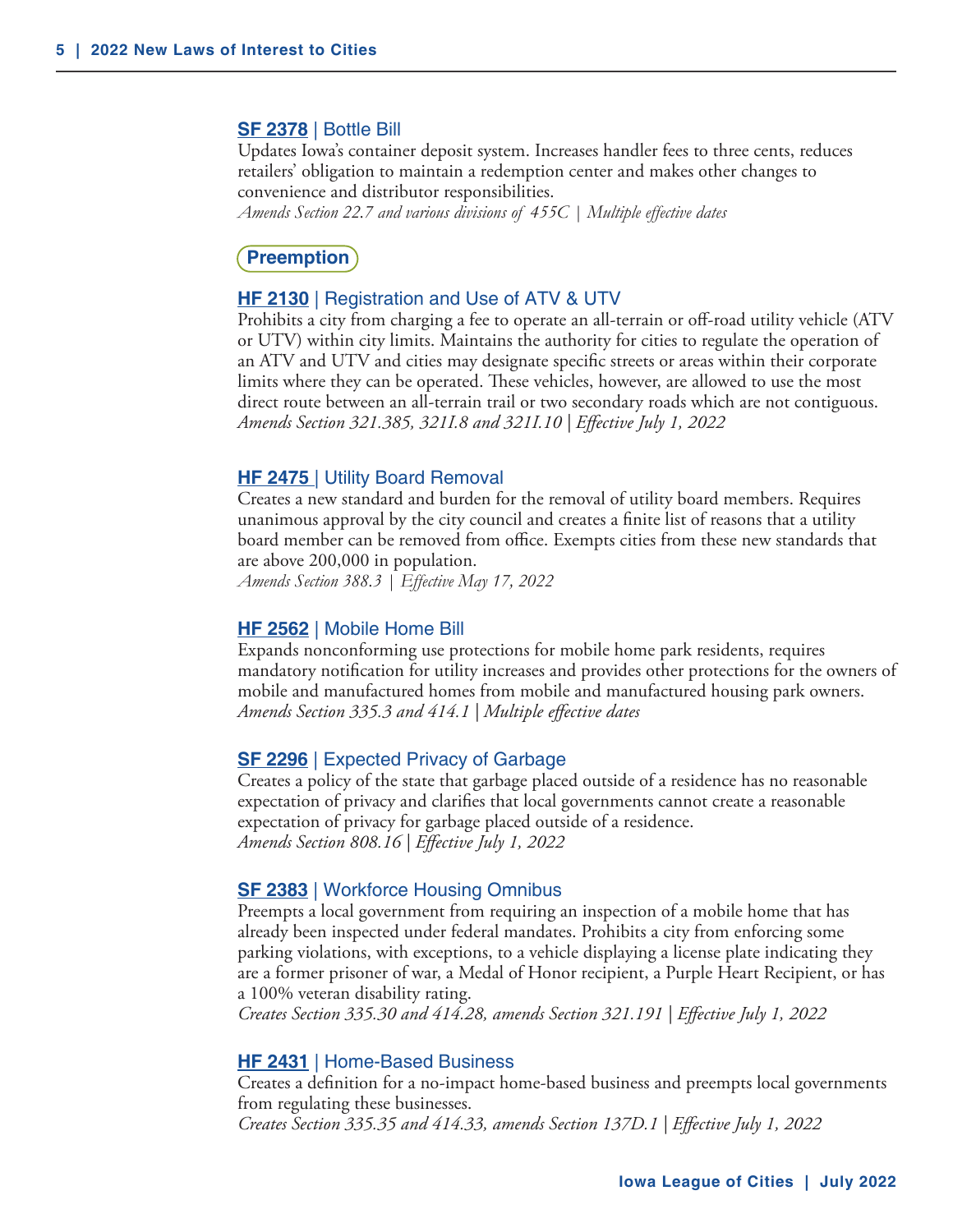# <span id="page-5-0"></span>**SF 2285** | Firework Zoning Preemption, Pre-Annexation Agreements, Zoning Board of Adjustment Membership

Makes additional requirements for county-appointed members to the city board of adjustment, prevents a city from requiring a landowner to sign a voluntary annexation agreement as a condition of granting a zoning change and prevents a city from spot zoning fireworks within industrial or commercial areas.

*Creates Section 335.2A, amends Section 414.23 | Multiple effective dates*

# **Public Safety**

#### **HF 2340** | Public Safety Nuisance

Creates a mechanism for cities to declare as bar a public safety nuisance and have the city or county attorney file suit to mitigate the nuisance. There are specific criteria laid out in the law, such as the patrons of the bar contributing to rioting on several occasions, discharging firearms, or assaults, as well as proximity requirements for these actions. *Creates Section 123.56 | Effective July 1, 2022*

#### **SF 333** | Emergency Vehicle Permissions

Grants additional permissions to the operator of an emergency vehicle when in pursuit of an individual suspected of committing a felony or misdemeanor. Grants the authority for an emergency vehicle to utilize lights and sirens during a parade. Grants liability for injury or costs arising from an emergency vehicle's use in response to an emergency call or incident.

*Amends various Sections within Chapter 321 | Effective May 24, 2022*

#### **SF 551** | Vehicle Operation by Volunteer Emergency Responders

Allows a trained and identifiable emergency services volunteer to exceed the speed limit while traveling to an emergency. Expunges certain traffic violations for volunteer emergency services providers who have been convicted of certain traffic violations while traveling to an emergency.

*Creates Section 321.231A, amends Section 321.423 | Effective July 1, 2022*

#### **HF 2496** | Brady-Giglio List Regulations

Provides regulations and procedural requirements over a prosecuting agency's creation of a "Brady-Giglio" list. This list would contain the names of officers who lack the credibility to take the stand due to untruthfulness, criminal convictions, candor issues, or some other type of incident which calls into question an officer's credibility. Prevents a law enforcement agency from disciplining an officer for being placed on such a list. *Amends Section 80F.1 | Effective July 1, 2022*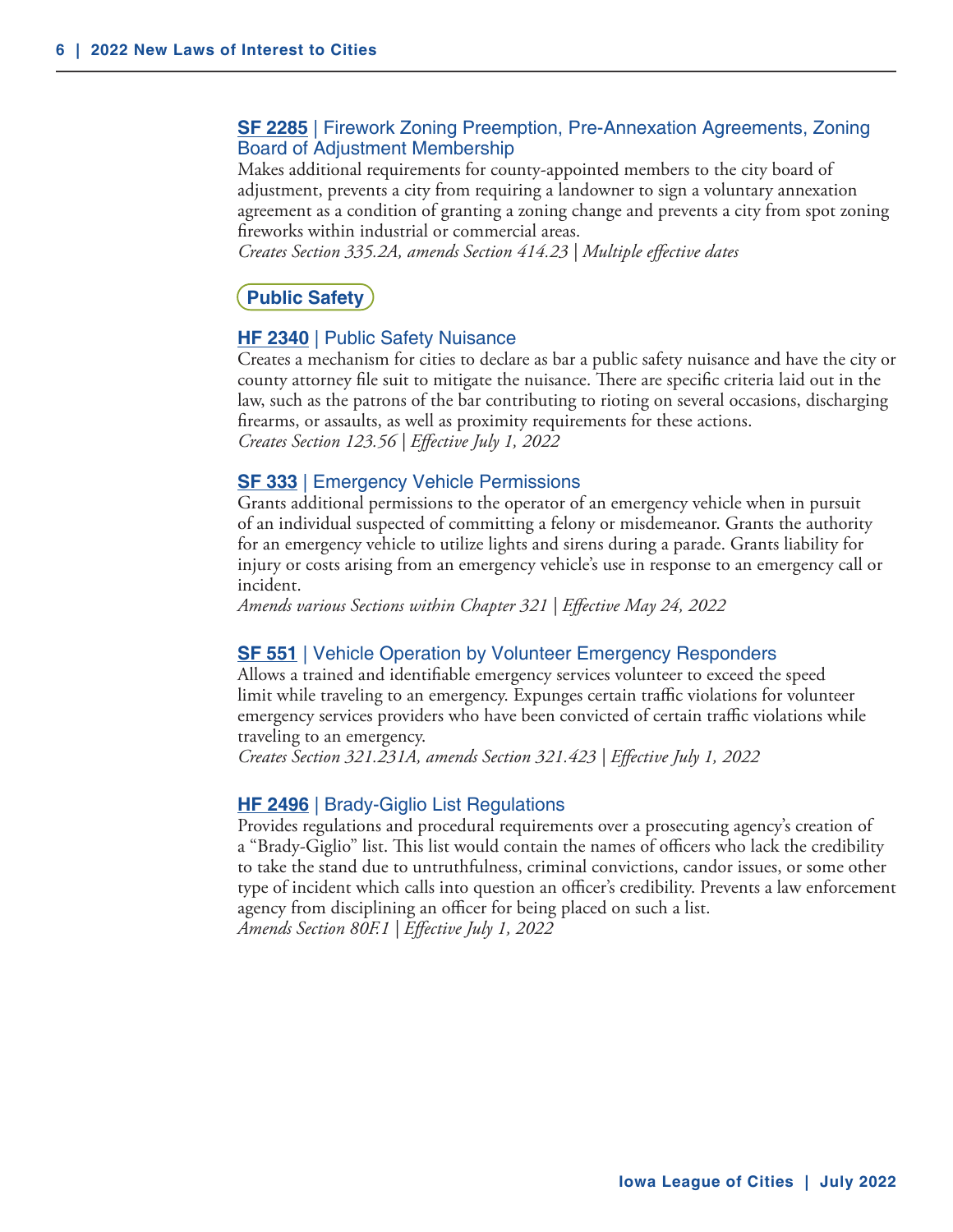# <span id="page-6-0"></span>**Records & Open Meetings**

#### **HF 2154** | Confidential Records of MFPRSI

Creates a list of confidential records that pertain to *Code of Iowa* Chapter 411. This list includes records containing social security numbers, specific financial information within a member's accounts, names of 411 members and their beneficiaries, records of payment amounts, and records that, if divulged, could lead to a loss to the retirement system or the provider of the information.

*Amends Section 411.5 | Effective July 1, 2022*

#### **SF 2279** | Electronic Submission of Bids

Grants local governments the authority to accept public construction bidding contracts electronically. Lays out regulations for opening and receiving electronic bids. *Amends Section 26.7 | Effective July 1, 2022*

#### **SF 2322** | Public Records Examination Fees

Requires a lawful custodian of public records to attempt to provide a record at no cost other than for copying so long as the records take less than 30 minutes to produce. Requires any cost associated with a record request to be reasonable. Clarifies that legal review and associated fees only be utilized for the redaction of legally protected information. Allows for the reasonableness of a record request to be challenged. *Amends Section 22.3 | Effective July 1, 2022*